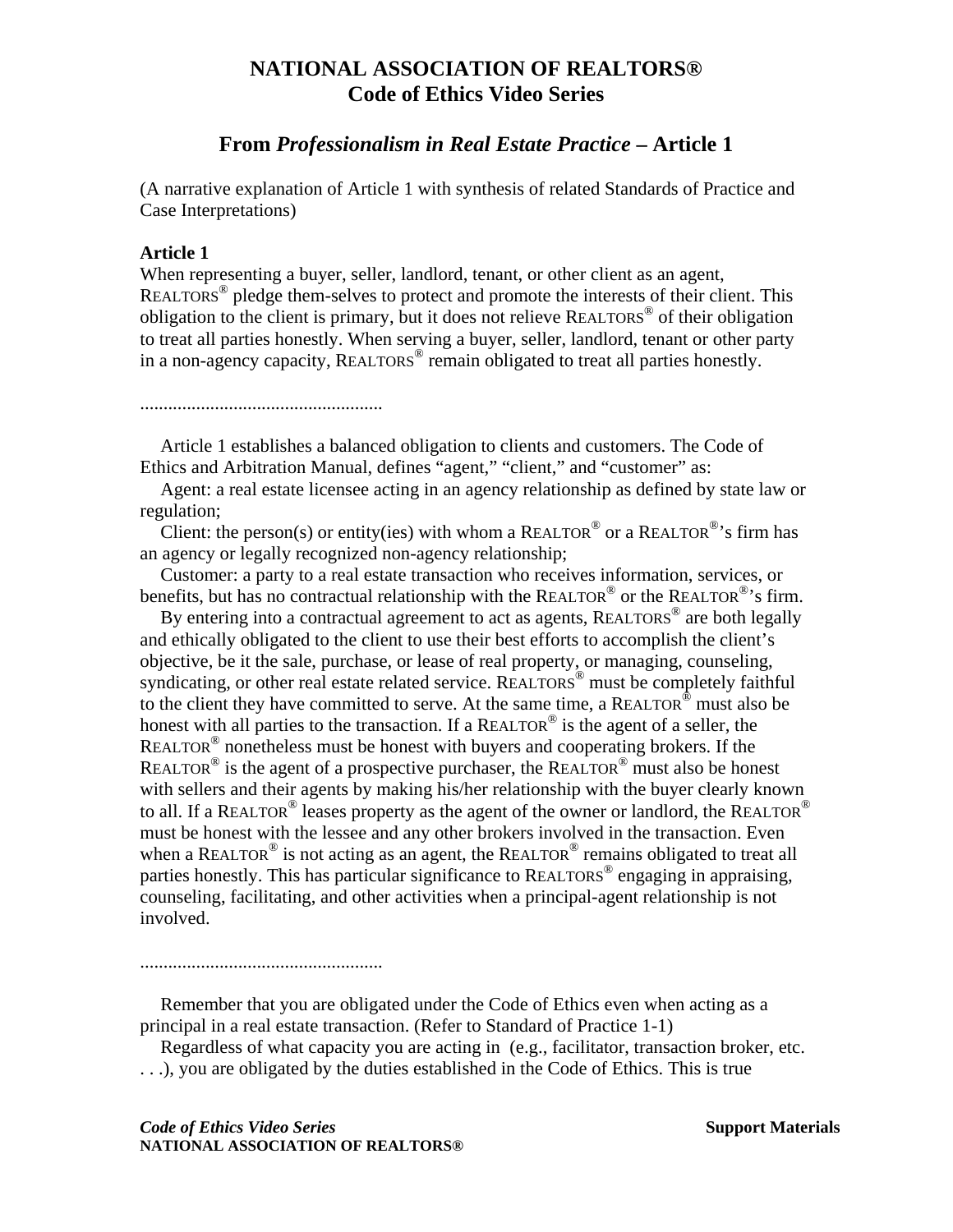regardless of whether real estate-related activities and transactions are conducted in person, electronically, or otherwise. (Refer to Standard of Practice 1-2)

 Be forthright and honest when advising prospective sellers about the value of their property. (Refer to Standard of Practice 1-3)

 When seeking to become a buyer or tenant representative, do not mislead buyers or tenants as to savings or other benefits that might be realized by using your services. (Refer to Standard of Practice 1-4)

REALTORS<sup>®</sup> may be dual agents but only after full disclosure to and with consent of both parties. (Refer to Standard of Practice 1-5)

 Transmit all offers and counter-offers objectively to the seller and landlord as quickly as possible for the owner's decision regardless of who produced the offer. (Refer to Standards of Practice 1-6 and 1-7 and Case Interpretations #1-29 and #1-30)

 REALTORS® as agents or brokers of buyers and tenants are not obligated to continue to show properties to their clients after an offer has been accepted unless agreed otherwise in writing. (Refer to Standard of Practice 1-8)

 Remember that your obligation to preserve confidential information provided by your client continues after the termination of your agency relationship or non-agency relationship recognized by law. Latent material defects are not considered confidential. (Refer to Standard of Practice 1-9)

 As a property manager, you must competently manage the property with regard for the rights, safety, and health of those lawfully on the premises. (Refer to Standard of Practice 1-10)

 As a property manager, you must exercise due diligence and make reasonable efforts to protect the client's property. (Refer to Standard of Practice 1-11)

 When entering into listing contracts, you must advise sellers and landlords of 1) your company policy regarding cooperation and the amount(s) of any compensation, 2) that buyer and tenant agents or brokers may represent the interests of the buyer or tenant even if compensated by you or the seller or landlord, and 3) any potential for you to act as a disclosed dual agent. (Refer to Standard of Practice 1-12)

When entering into buyer/tenant agreements, you must advise potential clients of 1) your company policies regarding cooperation; 2) the amount of compensation to be paid by the client; 3) the potential for additional or offsetting compensation from other brokers, from the seller or landlord, or from other parties; 4) any potential for you to act as a disclosed dual agent, and 5) the possibility that sellers or sellers' representatives may not treat the existence, terms, or conditions of offers as confidential unless confidentiality is required by law, regulation, or by any confidentiality agreement between the parties. (Refer to Standard of Practice 1-13)

 When preparing appraisals or other valuations, do not make your fee contingent upon the amount of the approval or valuation. (Refer to Standard of Practice 1-14)

 As a listing broker, disclose, with the seller's approval, the existence of offers on the property in response to inquiries from buyers or cooperating brokers. When authorized, disclose whether offers were obtained by the listing licensee, another licensee in the listing firm, or by a cooperating broker. (Refer to Standard of Practice 1-15 and Case Interpretation #1-28)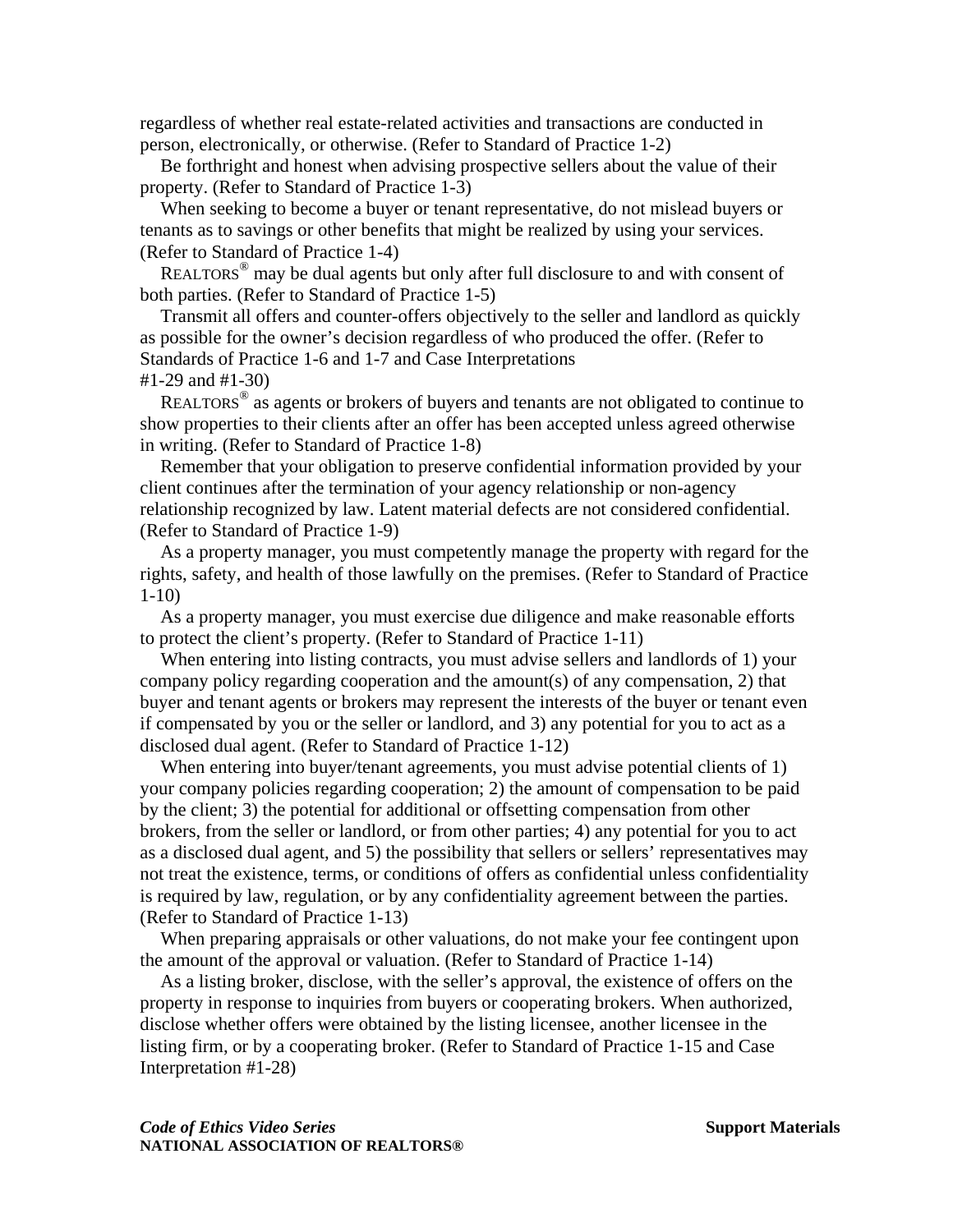When acting as the seller's agent, don't suggest an offering price other than the listed price unless instructed by the seller to do so. (Refer to Case Interpretation #1-1)

 Inform buyers of pertinent and relevant facts that may affect their decision to purchase. (Refer to Case Interpretation #1-2)

 Avoid net listing agreements. They create an unavoidable conflict with the client's best interests. (Refer to Case Interpretation #1-3)

 As an agent, the best interests of your client must always come before any contemplated interest you or any member of your firm may have in the property. (Refer to Case Interpretations #1-4, #1-21, and #1-22)

 If you are the listing broker or subagent, refrain from suggesting to a buyer that a property is overpriced without the seller's authorization. (Refer to Case Interpretation #1- 5)

 Even when managing property, submit any offers to purchase received to the owner. (Refer to Case Interpretation #1-6)

 Don't leave property unsecured or available for unsupervised inspection, even if vacant, without the knowledge and consent of the seller. (Refer to Case Interpretation #1- 7)

 Promptly deposit checks received on behalf of clients or inform them of any reason for not doing so. (Refer to Case Interpretation #1-8)

 When attempting to list a property, determine whether the property is already listed with another broker. Before taking a second, concurrent listing, advise the client of the potential liability for multiple commissions. (Refer to Case Interpretation #1-9)

 Advise your client promptly if you become convinced the client's property is overpriced. (Refer to Case Interpretation #1-10)

 Remember that as an agent or subagent of the seller, you are required to submit all offers to the seller for the seller's consideration even after an offer has already been accepted, unless prohibited by state law or unless the listing contract specifically relieves you of this responsibility. (Refer to Case Interpretations

#1-12 and #1-13)

 As a subagent, never condition writing a purchase contract on the buyer's execution of a "pre-listing" agreement. (Refer to Case Interpretation #1-14)

 Use your expertise as a real estate professional to advise your clients as to the market value of their homes, even where they claim to know what their properties are worth. (Refer to Case Interpretation #1-15)

 Recommend that the client obtain an appraisal if you are unable to advise on the property's market value, either because of your lack of experience or your limited knowledge of the area or of the type of property. (Refer to Case Interpretations #1-16 and #1-22)

 Never misuse a prospective client's personal opinion of the property's value to obtain a listing. Base your recommendation for an asking price on a thorough inspection of the property and a systematic review of comparable sales in the area. (Refer to Case Interpretation #1-17)

 Recommend that legal advice be sought when in the client's best interest. (Refer to Case Interpretation #1-18)

 Be aware of pending or enacted changes in the zoning ordinances that may affect the market value or use of property listed by you. (Refer to Case Interpretation #1-19)